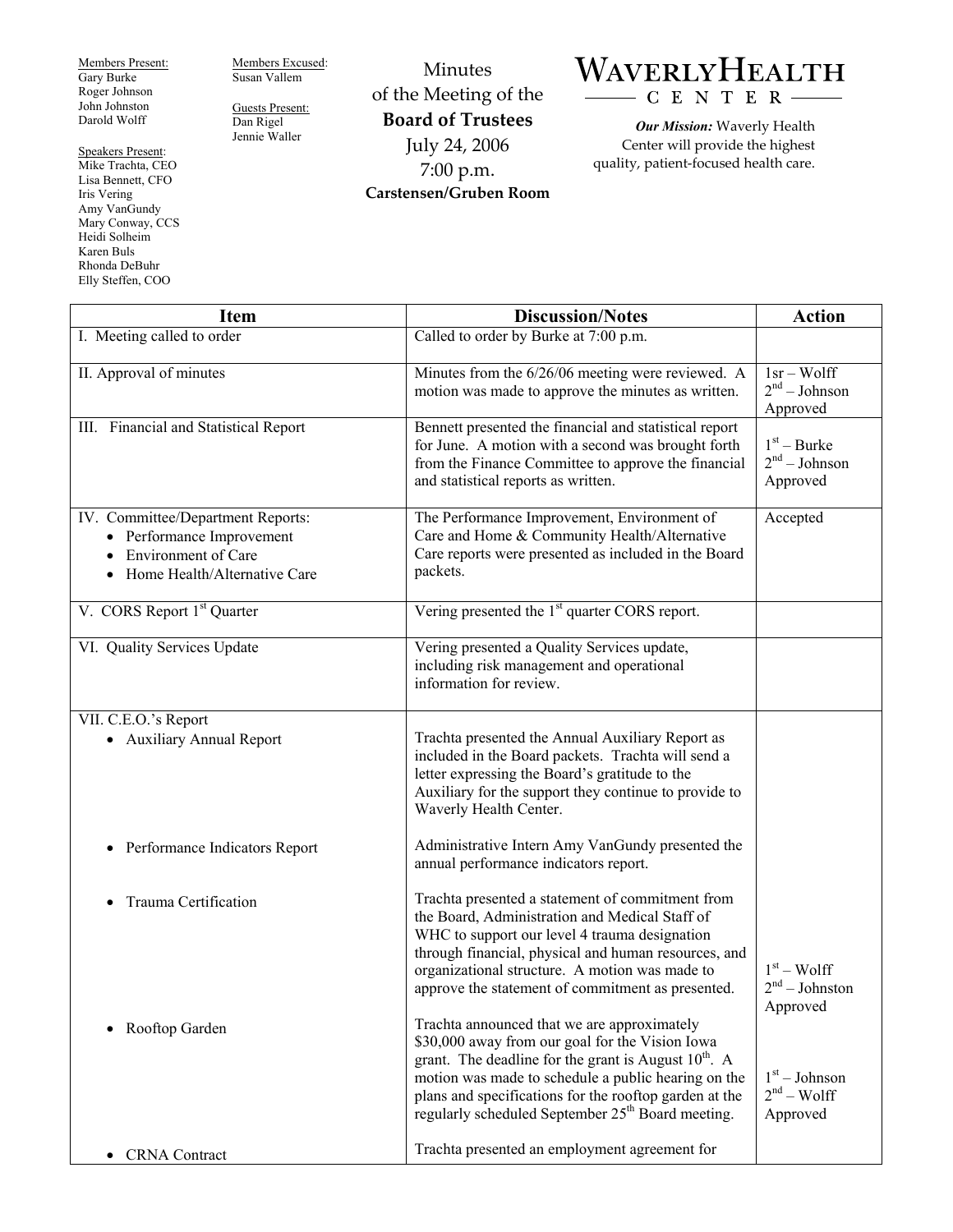|                                                                                                                                                                                                                                                                                                                                                                                                                                                                                                                                                                                                                                                                                                                     | Rocky Fletcher, CRNA as emailed to the Board. A<br>motion was made to approve the employment                                                                                                                                                                                                                                                                                                                                                                                                                                                                       | $1st - Wolf$<br>$2nd - Johnson$                 |
|---------------------------------------------------------------------------------------------------------------------------------------------------------------------------------------------------------------------------------------------------------------------------------------------------------------------------------------------------------------------------------------------------------------------------------------------------------------------------------------------------------------------------------------------------------------------------------------------------------------------------------------------------------------------------------------------------------------------|--------------------------------------------------------------------------------------------------------------------------------------------------------------------------------------------------------------------------------------------------------------------------------------------------------------------------------------------------------------------------------------------------------------------------------------------------------------------------------------------------------------------------------------------------------------------|-------------------------------------------------|
|                                                                                                                                                                                                                                                                                                                                                                                                                                                                                                                                                                                                                                                                                                                     | agreement as presented.                                                                                                                                                                                                                                                                                                                                                                                                                                                                                                                                            | Approved                                        |
| VIII. Medical Staff Report                                                                                                                                                                                                                                                                                                                                                                                                                                                                                                                                                                                                                                                                                          | No report.                                                                                                                                                                                                                                                                                                                                                                                                                                                                                                                                                         |                                                 |
| IX. Old Business<br>• Construction Update                                                                                                                                                                                                                                                                                                                                                                                                                                                                                                                                                                                                                                                                           | No report.                                                                                                                                                                                                                                                                                                                                                                                                                                                                                                                                                         |                                                 |
| <b>Property Acquisition</b><br>$\bullet$                                                                                                                                                                                                                                                                                                                                                                                                                                                                                                                                                                                                                                                                            | Trachta reported that he, Vallem and Steffen met<br>with the Golf Commission last Tuesday. The Golf<br>Commission recommended having the City hire an<br>architectural firm they have utilized in past golf<br>course renovations to develop drawings and cost<br>estimates for the proposed hole relocation. A motion<br>was made to pay \$5,750 for architectural fees for<br>drawings and cost estimates.                                                                                                                                                       | $1st - Johnston$<br>$2nd - Johnson$<br>Approved |
| X. New Business<br>• Appointments to Medical Staff:<br>Joseph Kinskey, M.D. - ER<br>Michael Schwemm, M.D. - ER<br>٠<br>Reappointment to Medical Staff:<br>$\bullet$<br>Lee Fagre, M.D. - Family Practice<br>Roger Skierka, M.D. - Family<br>٠<br>Practice<br>Vinay Kantamneni, M.D. -<br>٠<br>Nephrology<br>Bryan Sands, D.O. - Dermatology<br>٠<br>Gregory Lantz, D.P.M. - Podiatry<br>٠<br>Mary Nicol, D.O. - ER<br>٠<br>Daniel Britt, D.C. Chiropractic<br>$\bullet$ .<br>Sara Jones, RN (Dr. Mauer)<br>٠<br>Joan Blanchard, RN (Dr. Delbridge)<br>٠<br>Jeanne Rothamel, RN (Dr. Bell)<br>٠<br>Provisional to Regular Status on Medical<br>$\bullet$<br>Staff:<br>Scott Torness, D.P.M.<br>Wayde Blumhardt, CRNA | Trachta presented the appointments and<br>reappointments to Medical Staff and the provisional<br>to regular appointments as listed at left, noting that<br>completed/verified application materials have not yet<br>been received for Dr. Britt. The files have been<br>reviewed by the Executive Committee of the Medical<br>Staff. The Executive Committee recommends<br>approval. A motion was made to approve the items,<br>with the exception of Dr. Britt, as individually<br>considered and recommended by the Executive<br>Committee of the Medical Staff. | $1st - Johnston$<br>$2nd - Johnson$<br>Approved |
| Revised Privilege Listings:<br>Dermatology                                                                                                                                                                                                                                                                                                                                                                                                                                                                                                                                                                                                                                                                          | Conway presented the revised privilege listing as<br>listed at left, and included in the Board packets.<br>Conway developed the form in collaboration with<br>Dr. Sands. The form has been reviewed and is<br>recommended for approval by the Executive<br>Committee of the Medical Staff. A motion was<br>made to approve the privilege listing as written.<br>Trachta and Conway presented the new/revised                                                                                                                                                       | $1st - Johnston$<br>$2nd - Johnson$<br>Approved |
| New/Revised Policies:<br>$\bullet$<br>18-Hour Oximetry/RT<br>п<br>ABG Corrective Action Log/RT<br>٠<br><b>ABG</b> Results Reporting/RT<br>٠<br><b>Adverse Reactions/RT</b><br>٠<br>Aerosol Therapy/RT<br>٠<br>Age Related Competency<br>٠<br>Performance/RT<br>Analyzing Automatic QC Samples/RT<br>٠<br>Analyzing Patient Samples/RT<br>٠<br>Arterial Punctures/RT<br>٠                                                                                                                                                                                                                                                                                                                                            | policies as listed at left, and included in the Board<br>packets. A motion was made to approve the policies<br>as written and individually considered.                                                                                                                                                                                                                                                                                                                                                                                                             | $1st - Johnson$<br>$2nd - Wolf$<br>Approved     |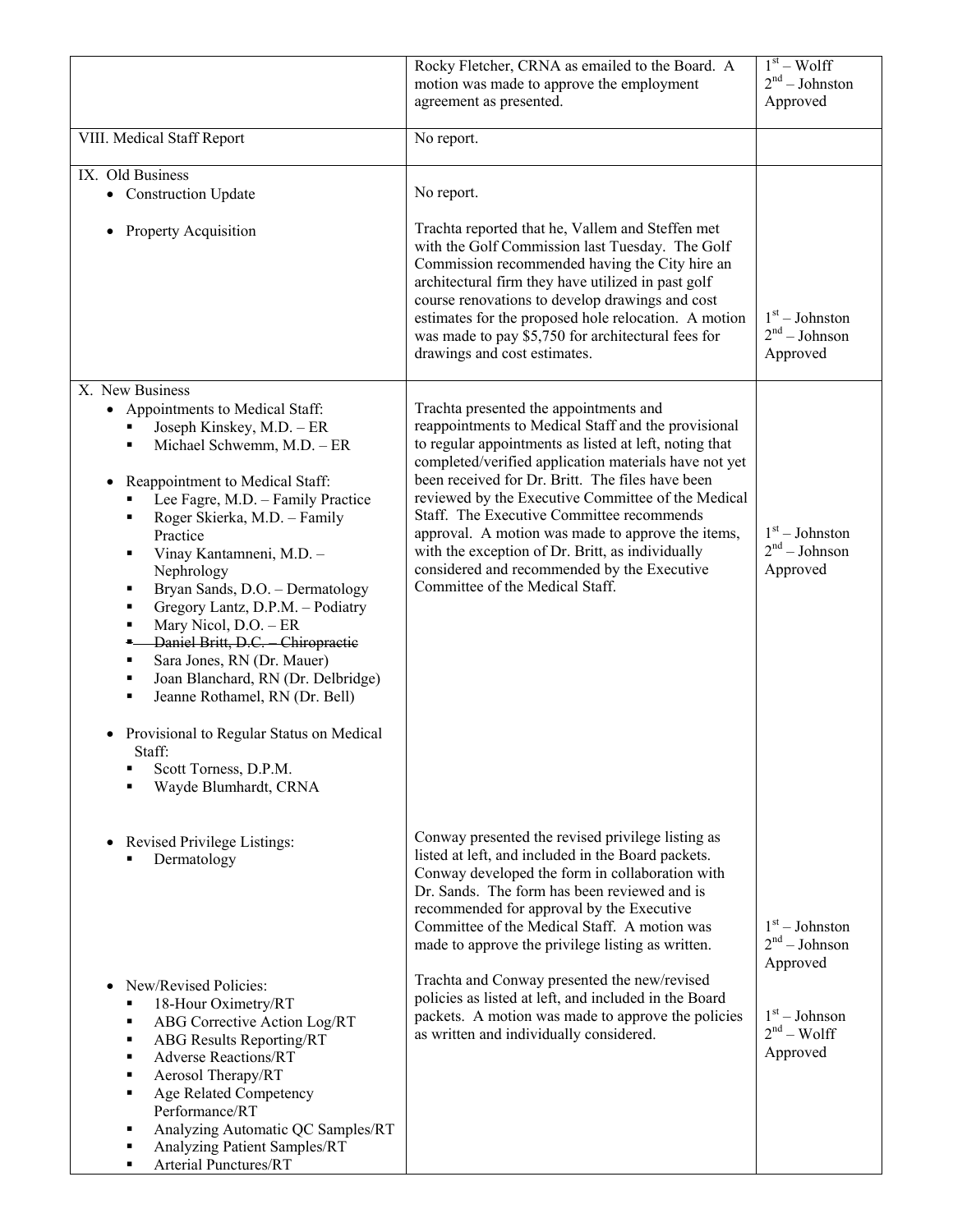| ٠ | Auscultation/RT                        |  |
|---|----------------------------------------|--|
| ٠ | Authorization Arterial Sticks/RT       |  |
|   |                                        |  |
| ■ | Automatic Blood Pressure Monitor/RT    |  |
| ٠ | Automated External Defibrillation      |  |
|   | (AED)/RT                               |  |
|   |                                        |  |
| ٠ | <b>Blood Pressure/RT</b>               |  |
| ٠ | <b>Body Mechanics/RT</b>               |  |
| ٠ | <b>Breathing Exercises/RT</b>          |  |
|   |                                        |  |
| ٠ | Calibration Verification Procedure for |  |
|   | <b>RP405/RT</b>                        |  |
| ٠ | Calibration (1 or 2 Point or Full)/RT  |  |
|   | Carbon Monoxide/RT                     |  |
| ٠ |                                        |  |
| ٠ | Cardiac Arrhythmia Monitor/Cardiac     |  |
|   | Navigator/RT                           |  |
| ٠ | CPR/RT                                 |  |
|   |                                        |  |
| ٠ | Cardiac Arrhythmia Monitor/RT          |  |
| ٠ | Check Intubation Supplies/RT           |  |
| ٠ | Competency Assessment Plan/RT          |  |
|   |                                        |  |
| ٠ | Respiratory Orientation/New            |  |
|   | Employee/RT                            |  |
| ٠ | Critical Values/PFT/RT                 |  |
|   |                                        |  |
| ٠ | Critical Values/EKG, Rhythm Strip,     |  |
|   | Holter Monitor & Arrhythmia            |  |
|   | Monitor/RT                             |  |
|   |                                        |  |
| ٠ | Defective Equipment/RT                 |  |
| ٠ | Department Compliance/RT               |  |
|   | Department Safety Program/RT           |  |
| п | Duties of Day Shift/RT                 |  |
|   |                                        |  |
| ٠ | Duties, Night Shift/RT                 |  |
| п | Duties of PM Shift/RT                  |  |
| ٠ | EEG/RT                                 |  |
|   |                                        |  |
| ٠ | EKG Magnet Tracing (Pacemaker)/RT      |  |
| ٠ | <b>EKG/RT</b>                          |  |
| ٠ | Exercise Induced Asthma/RT             |  |
|   |                                        |  |
| ٠ | Hand Held Nebulizer Rx./RT             |  |
| ٠ | Holter Monitor/RT                      |  |
| ٠ | Home Care Request/RT                   |  |
|   |                                        |  |
| ٠ | Incentive Spirometry/RT                |  |
| ٠ | <b>Infection Control/RT</b>            |  |
| п | Location/RT                            |  |
|   | Manual QC for RP405/RT                 |  |
|   |                                        |  |
|   | Medical Chart Review/RT                |  |
| п | Meter Dose Inhaler (MDI)               |  |
|   | Teaching/RT                            |  |
|   |                                        |  |
| ٠ | Methacholine Challenge/RT              |  |
| ٠ | Nonin Pulse Oximeter/RT                |  |
| ٠ | Obtaining a Pulse/RT                   |  |
|   |                                        |  |
|   |                                        |  |
| ٠ | Obtaining a Sputum                     |  |
|   | Specimen/Suctioning/RT                 |  |
| ٠ | Obtaining a Ventilatory Rate/RT        |  |
|   |                                        |  |
| ٠ | Omnicide/Glutaraldehyde/RT             |  |
| ٠ | Ordering Supplies & Capital            |  |
|   | Equipment/RT                           |  |
|   |                                        |  |
| ٠ | Oxygen De-Saturation with              |  |
|   | Exercise/RT                            |  |
| ٠ | Oxygen Therapy/RT                      |  |
|   |                                        |  |
| ٠ | Department P.I. Plan/RT                |  |
| ٠ | Paramedic Coverage/RT                  |  |
| п | Patient Assessment/RT                  |  |
|   |                                        |  |
|   | Patient Identification/RT              |  |
| ٠ | Patient Refusal of Treatments/RT       |  |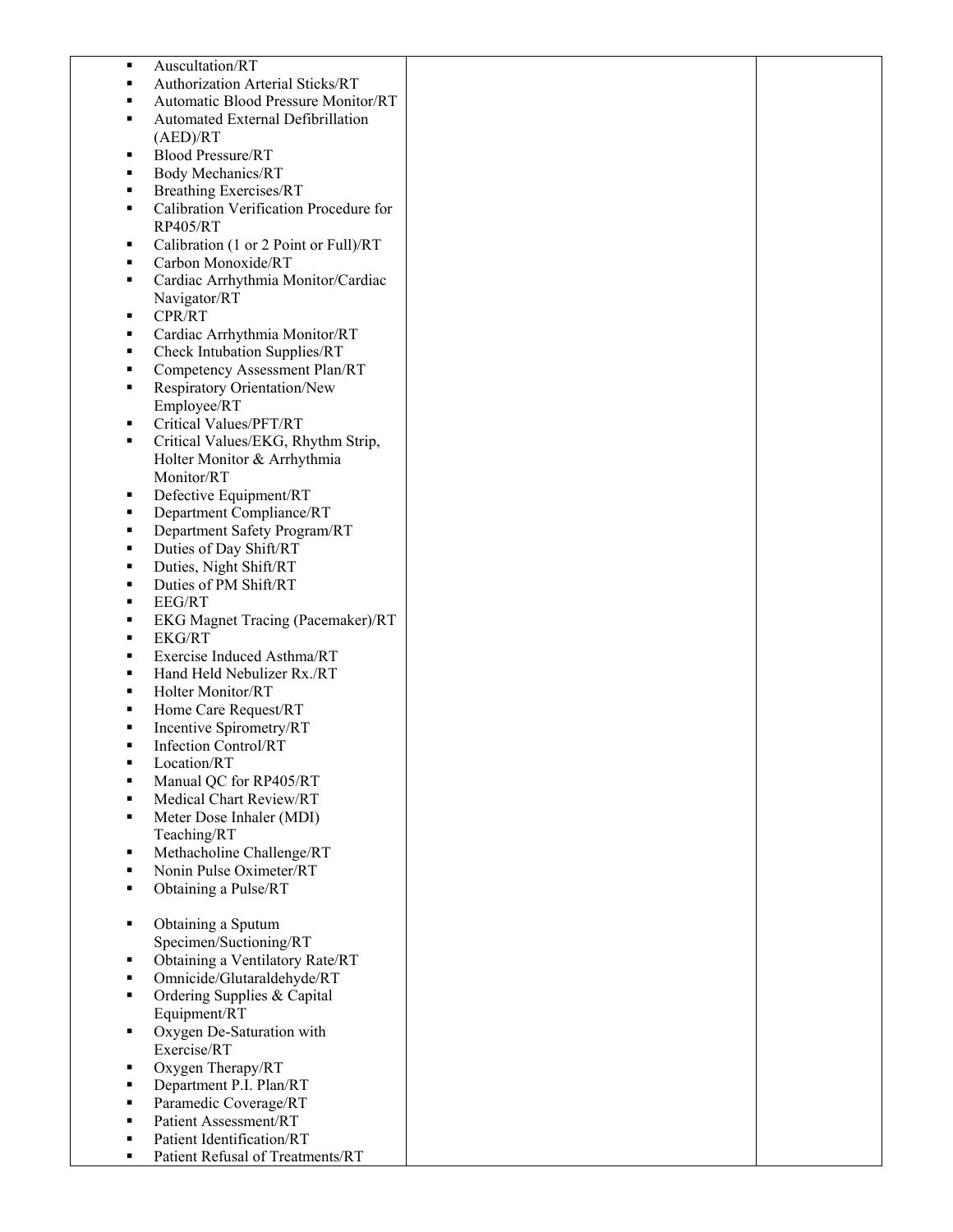| ٠ | Peak Flow Monitor (Spir-O-Flow) &    |                                                                 |  |
|---|--------------------------------------|-----------------------------------------------------------------|--|
|   | (Assess)/RT                          |                                                                 |  |
| ٠ | Aerosolized Pentamidine Therapy/RT   |                                                                 |  |
| п | Percussion & Vibration/RT            |                                                                 |  |
|   | Positive Expiratory (PEP) Therapy/RT |                                                                 |  |
| ٠ | Postural Drainage/RT                 |                                                                 |  |
| ٠ | Ventilator Preventive Maintenance/RT |                                                                 |  |
| ٠ | Blood Gas Proficiency Testing/RT     |                                                                 |  |
| ٠ | Quality Control of Electrical        |                                                                 |  |
|   | Devices/RT                           |                                                                 |  |
| ٠ | PFT Quality Control/RT               |                                                                 |  |
| ٠ | Re-Ordering RX/RT                    |                                                                 |  |
| ٠ | Reporting Critical ABG Values/RT     |                                                                 |  |
|   | Respiratory Standards/RT             |                                                                 |  |
| ٠ | Resulting ABG's/RT                   |                                                                 |  |
| ٠ | Resuscitation & Defibrillation/RT    |                                                                 |  |
| ٠ | RT Orders/RT                         |                                                                 |  |
| ٠ | RT Services/RT                       |                                                                 |  |
|   |                                      |                                                                 |  |
| ٠ | Scheduling Policy/RT                 |                                                                 |  |
| ٠ | Scope of Care/RT                     |                                                                 |  |
| ٠ | Shut Down Policy of Blood Gas        |                                                                 |  |
|   | Instrument/RT                        |                                                                 |  |
| ٠ | Spacer Teaching/RT                   |                                                                 |  |
| ٠ | Specific Charting Requirements/RT    |                                                                 |  |
| ٠ | Specimen Acceptability & Rejection   |                                                                 |  |
|   | of ABG's/RT                          |                                                                 |  |
| ٠ | Sterile Tracheal Suction/RT          |                                                                 |  |
| п | Sputum Collection/Nursing/RT         |                                                                 |  |
| ٠ | Obtaining a Sputum Specimen/         |                                                                 |  |
|   | Suctioning/RT                        |                                                                 |  |
| ٠ | Storage of Equipment & Supplies/RT   |                                                                 |  |
| ٠ | Storage of Records/RT                |                                                                 |  |
| ٠ | Stress Test (GXT)/RT                 |                                                                 |  |
| ٠ | Storage of Measurement, QC &         |                                                                 |  |
|   | Wash/Waste Cartridges/RT             |                                                                 |  |
| ٠ | Verbal & Telephone Orders/RT         |                                                                 |  |
| ٠ | Verification & Identification of     |                                                                 |  |
|   | Written Orders/RT                    |                                                                 |  |
|   | Wright Respirometer/RT               |                                                                 |  |
| ٠ | Ethics Committee/Administration      |                                                                 |  |
|   | Exercise Prescription/Cardiac Rehab  |                                                                 |  |
|   | Risk Stratification/Cardiac Rehab    |                                                                 |  |
| ٠ | Trauma Alert System/Patient Care/ER/ |                                                                 |  |
|   | Ambulance                            |                                                                 |  |
| ٠ | Mechanical Ventilation/RT            |                                                                 |  |
| п | Sentinel Events/Administration       |                                                                 |  |
| ٠ | Root Cause Analysis Guide/           |                                                                 |  |
|   | Administration                       |                                                                 |  |
| ٠ | Change of Patient Status/Medical     |                                                                 |  |
|   | Emergency/Cardiac Rehab              |                                                                 |  |
|   | Disruptive Conduct Guidelines -      |                                                                 |  |
|   | Medical Staff/Administration         |                                                                 |  |
|   |                                      |                                                                 |  |
|   | Finance Committee                    | Trachta reported that the Finance Committee met on              |  |
|   | Capital Request - Telemonitoring     | July 20 <sup>th</sup> . Minutes from said meeting were included |  |
|   | Capital Request - Power Factor       | in the Board packets. Trachta presented the                     |  |
|   | Update                               | following capital requests:                                     |  |
|   | Capital Request - OB Overflow Doors  | Telehealth 10 Monitors for Home Health at a<br>$\blacksquare$   |  |
|   | on Med/Surg                          | cost not to exceed $$10,800/year - 5 year$                      |  |
|   | Capital Request - 7 Stryker Beds     | capital lease                                                   |  |
|   |                                      | Power Factor for West Building at a cost not<br>٠               |  |
|   |                                      | to exceed \$24,714.32                                           |  |